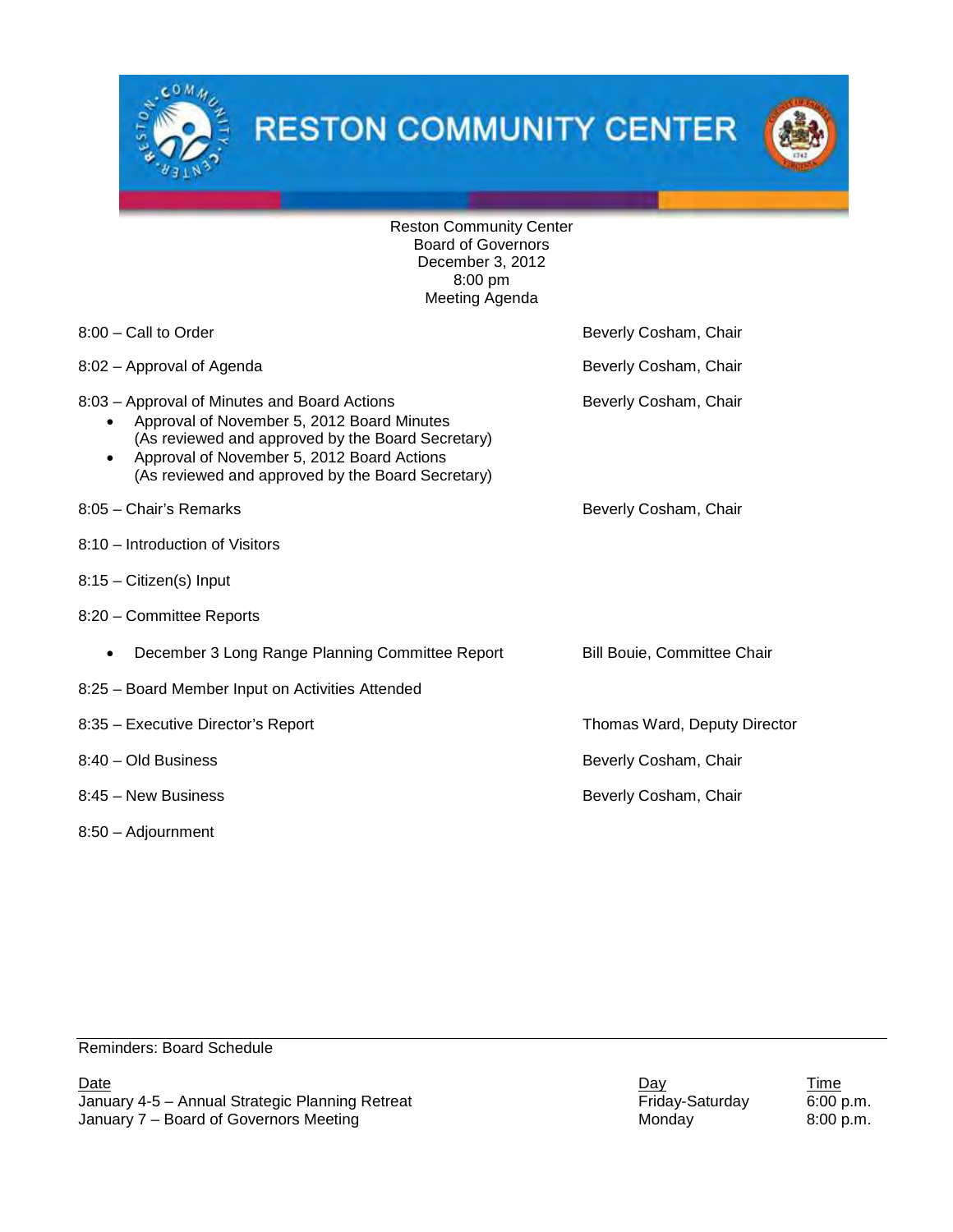

### **SUMMARY OF MINUTES RESTON COMMUNITY CENTER BOARD OF GOVERNORS ORIENTATION November 3, 2012**

### **Present:**

- Beverly Cosham, Chair **Lisa Ehrhardt Lisa Ehrhardt**
- Cathy Vivona **Gerald Zavala**
- 
- **Vicky Wingert**

### **Staff:**

- Leila Gordon, Executive Director
- **Kristin Terrill, Public Information Officer**

### **Guests:**

**EXEC** Catherine M. Hudgins, Hunter Mill District Supervisor

The orientation began at 9:17 a.m.

Beverly welcomed everyone and stated that this is a productive and inclusive Board. Cathy Vivona suggested that the Board keep in mind having robust rounds of public discussions regarding our strategic plan priorities. Leila reminded everyone of the Board's decision to pursue aquatics and performing arts facilities. The Board discussed the process for working on specific initiatives in committees, discussing them with the entire Board, and making information available to the public through engagement prior to our decision-making.

Supervisor Hudgins arrived at 9:30 a.m. She stated that RCC serves as a tremendous asset to Reston and is a good model of building community relationships. RCC's partnerships with other county agencies are very important. Reston has its own community but it is also part of the larger community of Fairfax County. The arrival of Metro in Reston presents a good opportunity to really consider the community's needs. Infrastructure improvements will be needed. Partnerships between agencies, like the possibility of a partnership between RCC and the Park Authority on a new aquatics facility, can be a way to meet shared community needs. It is also beneficial to try to co-locate community services as much as possible and to work with businesses when appropriate opportunities arise. There may be a variety of ways to accomplish needed infrastructure upgrades and additions through community partnerships.

Leila noted that RCC should stay informed about development occurring in Reston and what opportunities there may be to partner, even beyond just the current pursuit of aquatics and performing arts facilities. There may be a lot of potential in many different program areas. Supervisor Hudgins said it is important for RCC and for Fairfax County to consider the needs of the community, including those of seniors, youth, minorities, and all demographic groups. In looking to the future we need to consider the challenges faced by these groups and the causes of these challenges and find ways to address them comprehensively. It is important to engage whole families. RCC works to do this within the scope of its programs for all ages, and can continue to look for ways to partner with other agencies and to contribute to community efforts.

- 
- 
- Bill Keefe Bill Penniman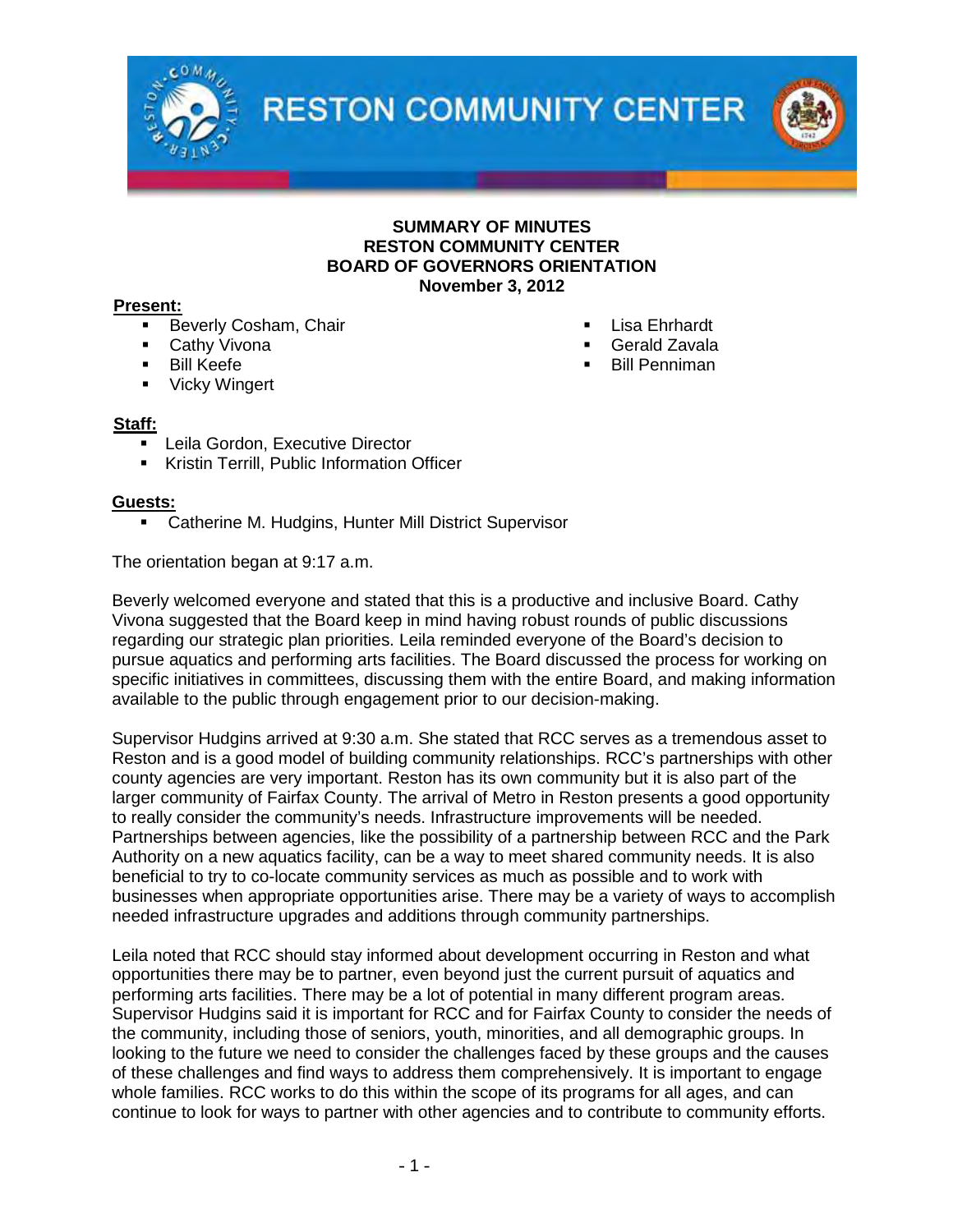November 19, 2011 Board of Governors Orientation Minutes

Leila said that almost everything Board members need to know is in the orientation notebook, and encouraged Board members to review it and take it home for reference. She reminded Board members to complete and submit the required financial disclosure form between December 1 and January 15.

The meeting adjourned at 11:05 a.m.

\_\_\_\_\_\_\_\_\_\_\_\_\_\_\_\_\_\_\_\_\_\_\_\_\_\_\_\_ Bill Penniman, Board Secretary

\_\_\_\_\_\_\_\_\_\_\_\_\_\_\_\_\_\_\_\_\_\_\_\_\_\_\_\_

Date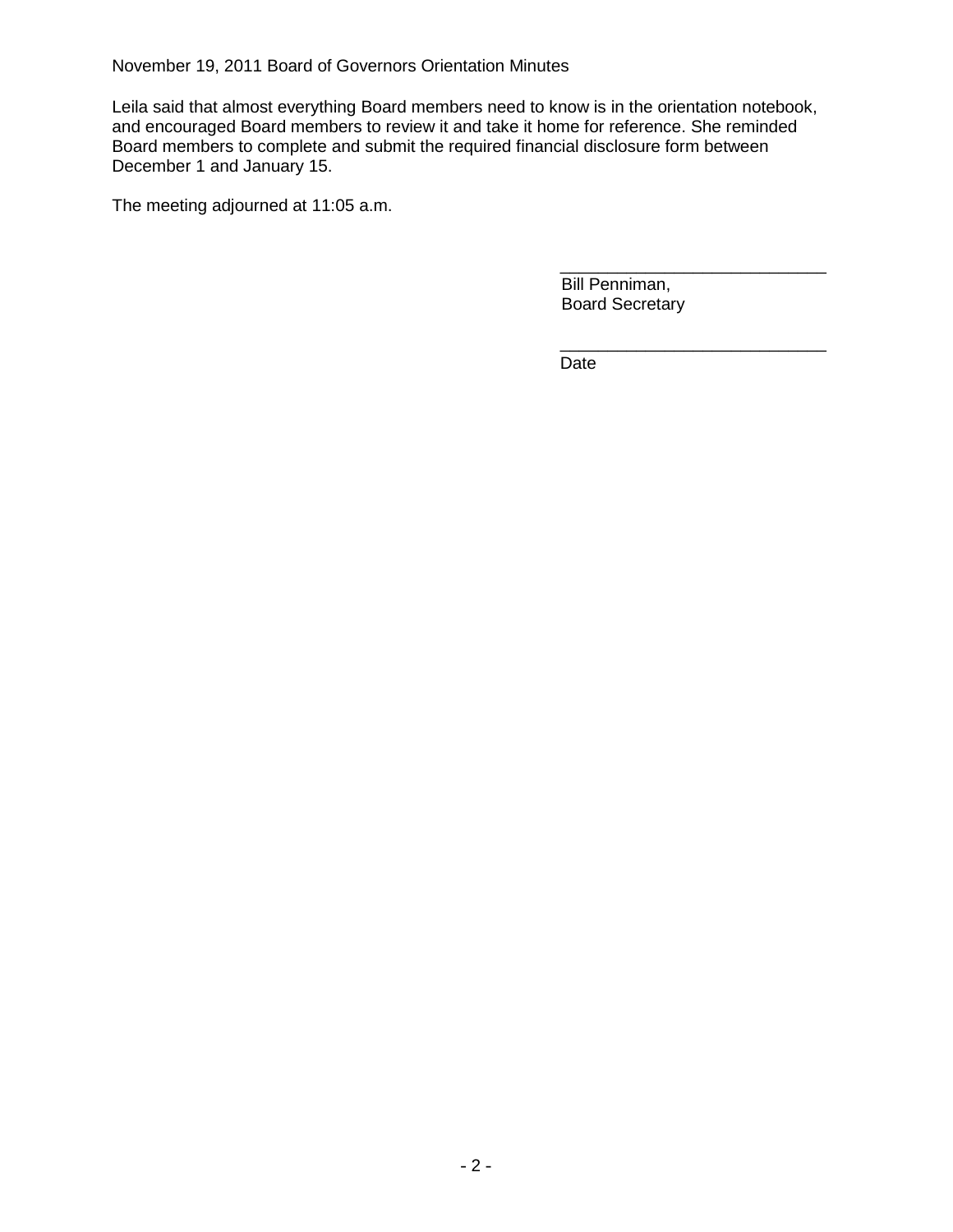

**SUMMARY OF MINUTES RESTON COMMUNITY CENTER BOARD OF GOVERNORS MEETING November 5, 2012**

### **Present:**

- Beverly Cosham, Chair 
Vicky Wingert
- 
- Carol Ann Bradley 
Carol Ann Bradley 
Cathy Vivona
Cathy Vivona
Cerald Zavala
- **Cathy Vivona**
- **Bill Keefe**
- **Bill Bouie <b>Bill Penniman** 
	-
	-

# **Absent and Excused:**

- Roger Lowen
- **John Gasson**

### **Staff:**

- Leila Gordon, Executive Director
- Kristin Terrill, Public Information Officer

The Chair called the meeting to order at 8:05 p.m.

# **Approval of the Agenda:**

Beverly Cosham, Chair

## **MOTION #1:**

Bill P. moved that the Agenda be approved with the correction that the Board Minutes and Actions to be approved at this meeting are from the October 1, 2012 meeting, not the September 10, 2012 meeting. Bill B. seconded the motion. The motion passed unanimously.

### **Approval of the October 1, 2012 Board Minutes:**

Beverly Cosham, Chair

### **MOTION #2:**

Bill B. moved that the Board approve the October 1, 2012 Board Minutes. Cathy seconded the motion. The motion passed unanimously.

## **Approval of the October 1, 2012 Board Actions:**

Beverly Cosham, Chair

### **MOTION #3:**

Bill B. moved that the Board approve the October 1, 2012 Board Actions. Carol seconded the motion. The motion passed unanimously.

### **Chair's Remarks:**

Beverly reminded everyone to vote tomorrow.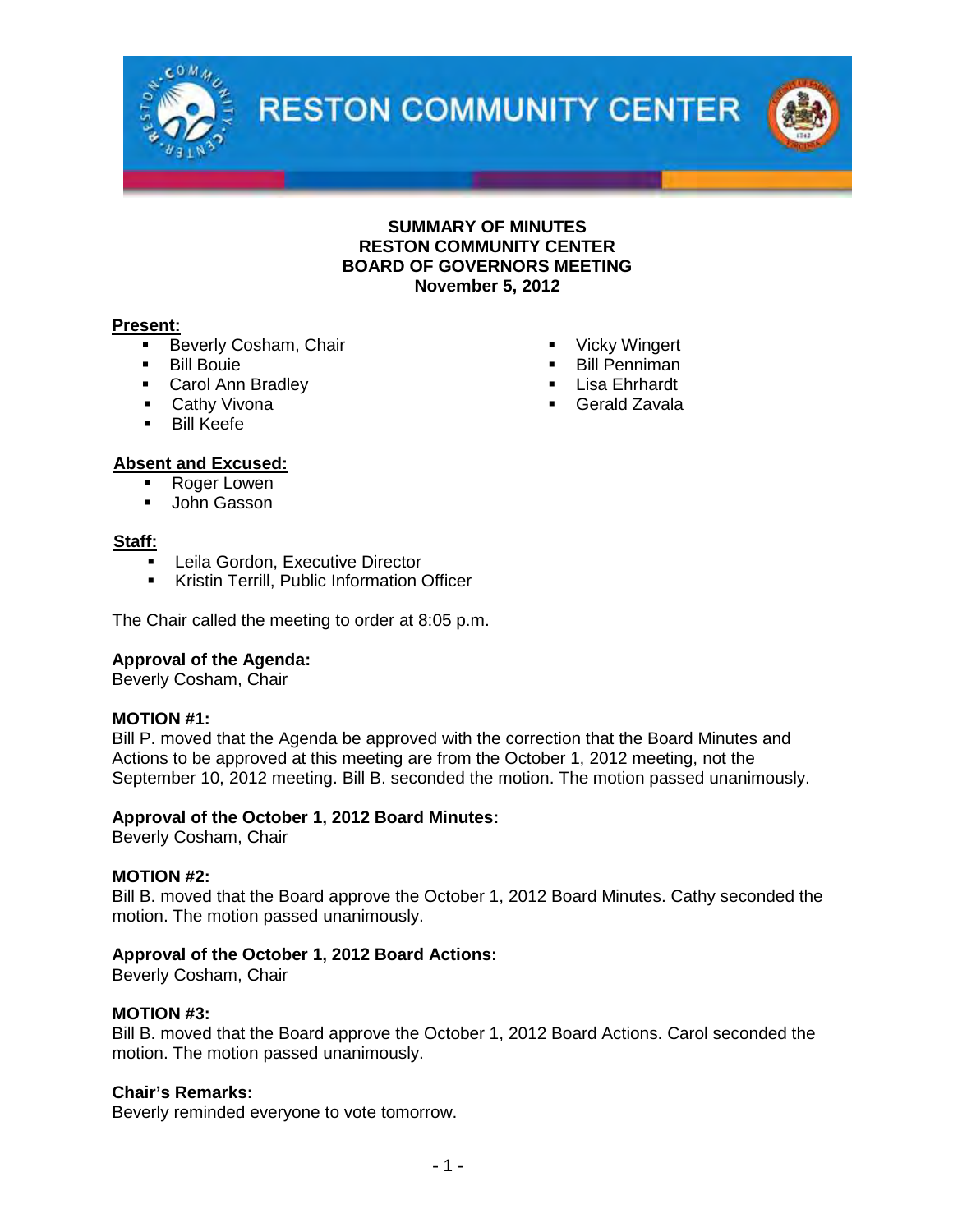# **Introduction of Visitors**

There were no visitors.

## **Board Member Input on Activities Attended:**

Bill Keefe attended the Biting Fish Brass Band performance and the grand opening of the Lake Fairfax Skate Park, which included a presentation by Bill B. and was very well attended. He has also been continuing to work with the Reston Master Plan Special Study Task Force.

Cathy attended the new Board member orientation and played bridge, and attended a panel discussion with Cathy Hudgins regarding the pursuit of funding to address social issues led by one of the "Nuns on the Bus" leaders.

Bill B. attended the grand opening of the Lake Fairfax Skate Park. He had the honor of escorting Bob Simon to the event. He has also attended many Park Authority and Initiative for Public Art-Reston meetings.

Bill P. has been busy with the Reston Master Plan Special Study Task Force. He attended the Lake Anne Jazz and Blues Festival.

Vicky has been busy with the recent Reston Home Tour, which was a big success. She also participated in a meeting of the Reston 50-25 committee, to discuss planning for the Reston 50<sup>th</sup> birthday celebrations in 2014 and review samples of the Reston movie that have already been filmed.

Carol attended the "Nuns on the Bus" event. She also visited a transitional townhouse for families that have been assisted by Reston Interfaith and learned about the process for families to move out of the shelter and gain independence. Through Reston Interfaith families have access to a variety of support services, and can move forward at their own pace with a goal of becoming independent. She also attended a Reston for a Lifetime workshop on preparing for storms, where the idea of neighbors helping neighbors was emphasized.

Beverly attended the Fairfax County Arts Council Awards Luncheon. Bill B., Bill P. and Cathy also attended the luncheon. Beverly also attended the Festival on the Square and participated in the walk to help the homeless. She also attended the Lake Fairfax Skate Park grand opening and the new Board member orientation.

## **October 15, 2012 Long Range Planning Committee Report:**

Bill B. summarized the most recent Long Range Planning Committee meeting, which is more fully summarized in the attached report.

## **October 15, 2012 Finance Committee Report:**

Cathy summarized the most recent Finance Committee meeting, which is more fully summarized in the attached report.

### **MOTION #4:**

Bill B. moved that the Board approve the October 15, 2012 Long Range Planning and Finance Committee reports. Bill P. seconded the motion. The motion passed unanimously.

The 2011-12 Board adjourned and the 2012-13 Board convened at 8:22 p.m.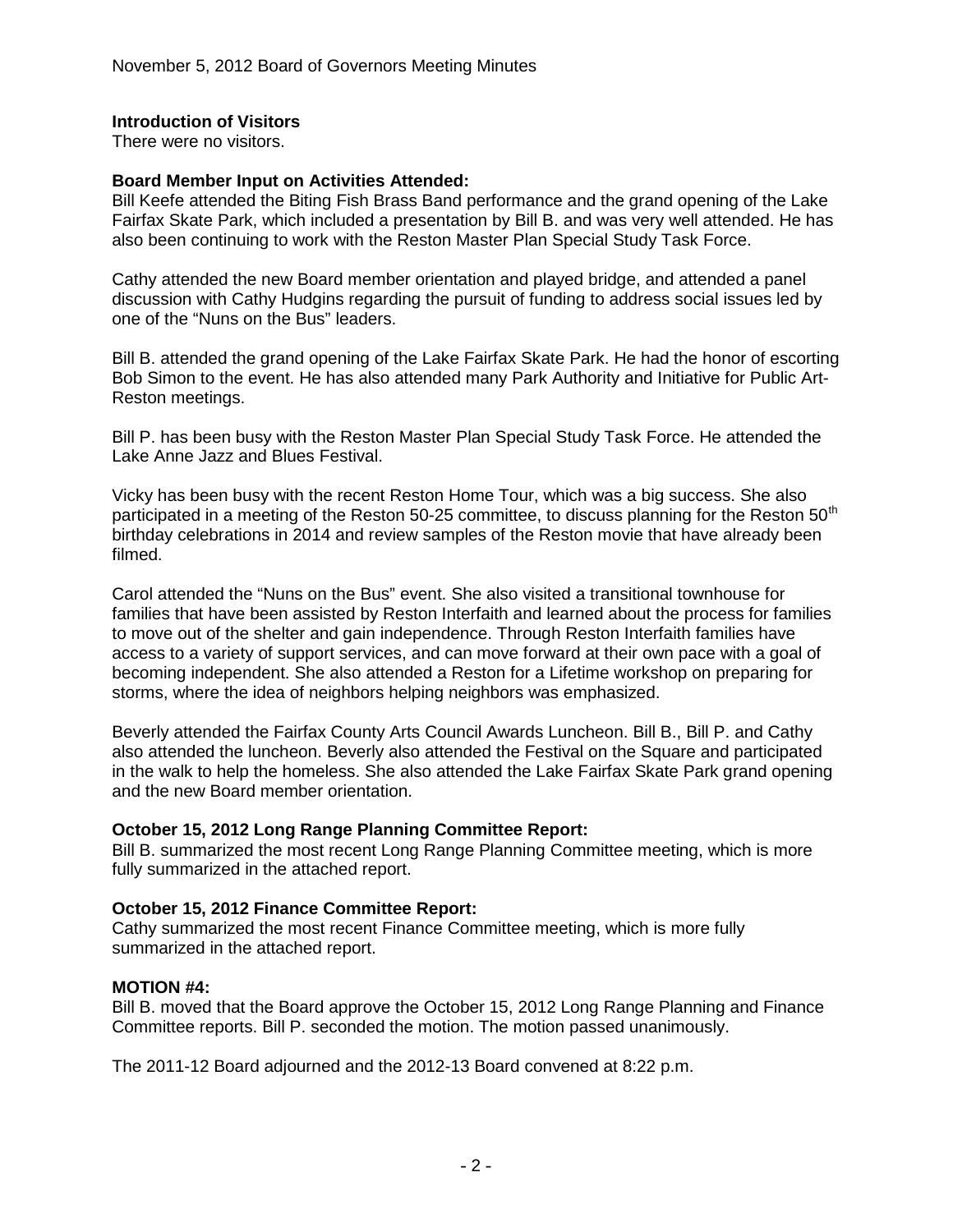November 5, 2012 Board of Governors Meeting Minutes

## **Nominating Committee and Proposed Officer Slate**

Bill Keefe, Nominating Chair

Bill K. reviewed the proposed slate of officers for 2012-2013:

Beverly Cosham, Chair Bill Bouie, Vice Chair Bill Penniman, Secretary Cathy Vivona, Treasurer

Bill Keefe asked if Board members wanted to present any other nominations. There were none.

### **MOTION #5:**

Bill B. moved that the Board approve the proposed slate. Bill P. seconded the motion. The motion passed unanimously.

### **Committee Assignments**

Beverly Cosham, Chair

Beverly reviewed the committee assignments for 2012-2013 as well as liaisons to community organizations. See the attached Board Contact Sheet and Committee Assignments.

#### **New Chair's Remarks:**

Beverly welcomed the new Board members, Lisa Ehrhardt and Gerald Zavala. Beverly said that the RCC Board and staff are outstanding and the Board is a friendly, open group. She encouraged Board members to get involved in any committees or initiatives that may be of interest. Gerald said he is very excited to join the Board. His family has utilized RCC and he looks forward to learning more about RCC as a Board member. Lisa said that her family has also been very involved with RCC and she is excited for the future in Reston.

### **Executive Director's Report:**

See attached report.

Carol Ann Bradley, now attending the meeting as a visitor, asked if RCC would ever be called upon to be an emergency shelter. Leila said that Fairfax County has decided not to designate shelters without making those arrangements in advance. Hurricane Sandy was the first time Lee Recreation Center was set up as an emergency shelter for the Huntington area. The County keeps a very narrow spectrum of facilities to be designated as shelters because once a facility is designated, it has to be staffed 24 hours and requires cots and other equipment to shelter in place. That said, during the derecho storm this past summer, when the heat and lack of power became overwhelming, RCC offered its facilities for cooling and charging electronics. Although RCC was never formally identified as a cooling facility, it was publicized that RCC was open and had power, and RCC also opened locker rooms for showers. Often high schools are designated as emergency shelters and work with partners like the Red Cross who can bring in supplies. It is a very complicated issue.

Bill K. mentioned that we should send a letter to Denny Kern, a previous RCC Executive Director who was involved in the initial discussions about the skate park, thanking him for his support. Leila said she took a picture at the grand opening event and sent it to Denny, and we can also send him a letter.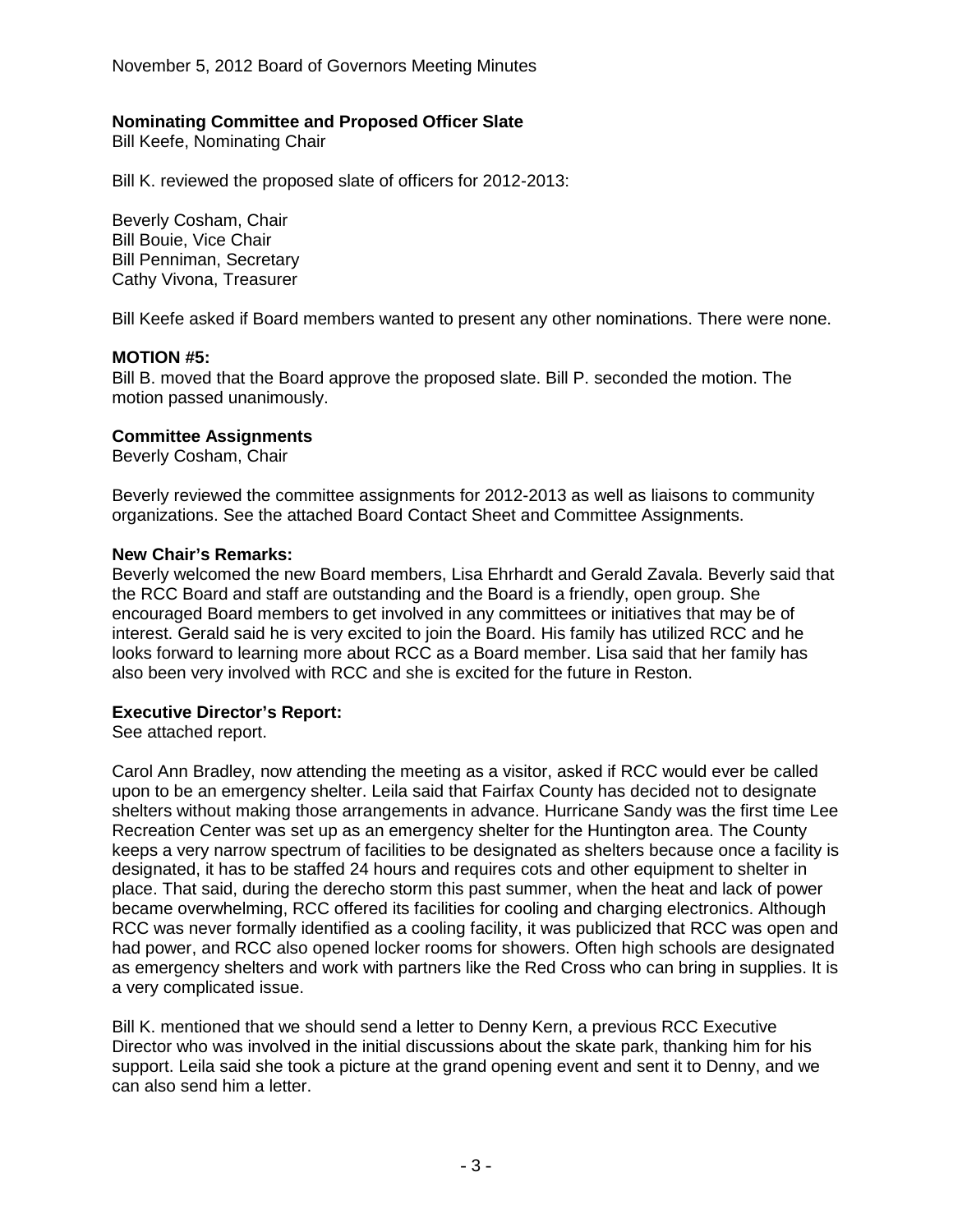Cathy asked if individuals' daily step counts are important for those who signed up to participate in the Reston Interfaith walk to help the homeless. Leila congratulated Cathy and thanked her for keeping track of her efforts; she said that the step counts do not affect donations or sponsorships. Registration numbers were the foundation of participation.

## **MOTION #6:**

Bill B. moved that the meeting be adjourned. Bill P. seconded the motion. The motion passed unanimously.

The Chair adjourned the meeting at 8:51 p.m.

\_\_\_\_\_\_\_\_\_\_\_\_\_\_\_\_\_\_\_\_\_\_\_\_\_\_\_\_ Bill Penniman, Board Secretary

\_\_\_\_\_\_\_\_\_\_\_\_\_\_\_\_\_\_\_\_\_\_\_\_\_\_\_\_

Date